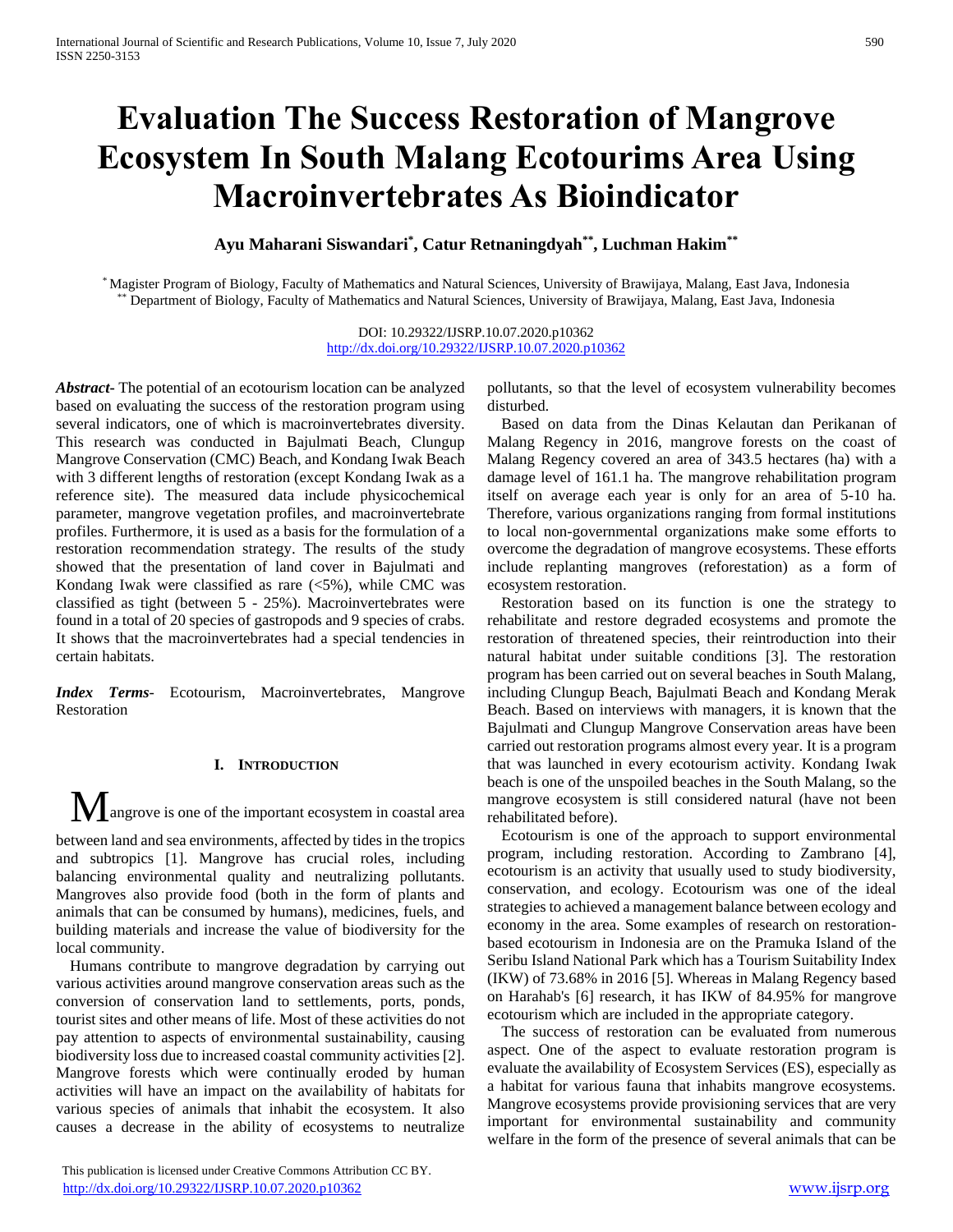utilized by humans such as fish, crabs, and shellfish, and mangrove trees trunks producing wood production [7].

The research objective was to evaluate the success of the restoration program and providing recommendations for the management of mangrove sustainable ecotourism in South Malang.

#### **II. METHODOLOGY**

## **A. Study Area**

The research was conducted in two mangrove conservations in South Malang. The locations were Bajulmati Beach and Clungup Mangrove Conservation (CMC), and Kondang Iwak Beach (as reference site). Each location was divided into 3 stations, (except Kondang Iwak) where each station represents the years of the restoration. Station 1 Bajulmati was 5 years, station 2 in 7 years and station 3 in 10 years, while in CMC station 1 was 6 years, station 2 in 7 years, and 15 years in station 3. Kondang Iwak consisted of 1 station that represented the natural state (reference site) of the mangrove ecosystem in South Malang. Each station has three line transects, with two plots each transect. The total plot is 42 units.

#### **B. Data Collection**

Data collection was carried out in November 2019 until January 2020, while data analysis was carried out in February to April 2020 in the Laboratory of Ecology and Biodiversity University of Brawijaya, Malang. Measurement of environmental parameters was done in-situ which was carried out directly on-site and ex-situ analyzed in the laboratory. Parameters that can be measured directly on site were water temperature and pH. While salinity, turbidity, BOD, nitrate, orthophosphate, and DO were analyzed at the Animal Ecology and Diversity Laboratory, University of Brawijaya Malang.

Fauna data covering all types of macroinvertebrates from gastropods and crabs species associated with the mangrove were recorded based on the number of individuals and species obtained in the plot. Observation of macroinvertebrates was carried out using a plot measuring 1 x 1 meter. The identification of gastropods using "Catalogue of Marine Molluscs" by Anirudha Dey, while crabs identification using "Kepiting Uca di Hutan Mangrove Indonesia" by LIPI. The results of aquatic fauna data which were processed to get an abundance of fauna using the unit ind/ $m^2$ .

The procedure for collecting vegetation data was counting the number of individuals (trees with 10 x 10 m of plots, saplings in 5 x 5 m, and seedlings in 2 x 2 m) of mangroves contained in a multilevel plot using a visual counting method [8]. As or the category of trees namely woody plants with a diameter of >10 cm, while for the size of saplings  $\leq 10$  cm and for seedlings have a height of  $\leq 1$  m. The abundance parameters of each species were scored with a cover scale and tree abundance with reference to the Braun-Blanquet (BB) scale [9].

#### **III. RESULT AND DISCUSSION**

## **A. Analysis of Mangrove Vegetation**

Stations 2 and 3 at Bajulmati were located in the western watershed of the Bajulmati river estuary and were closed to residential areas so that the mangrove area was very vulnerable to

direct impacts from human activities. Both of the stations were dominated by mangrove trees with a total abundance of 10.3 and 10.17 Ind/m<sup>2</sup> respectively. While station 1 was the Bajulmati river estuary which was directly adjacent to Ungapan Beach. This area was a fishing boat base and there were shrimp ponds and sugar cane plantations around it. Station 1 has the highest total seedling abundance than saplings and trees at 4.3 Ind/m<sup>2</sup> . Station 1 and 2 in CMC is an area that flooded adjacent to tourist areas and streams towards the estuary. Both stations have the highest total abundance in the seedling category, which is 29.7 and 32,5 Ind/m<sup>2</sup>, respectively. Whereas at station 3 it was dominated by mangrove trees at  $22.17 \text{ Ind/m}^2$  (fig. 1).



**Figure 1**. Total Abundance of Mangrove Vegetations

The highest total abundance value is at CMC. It shows that the mangrove rehabilitation program in the CMC was very structured and better than in Bajulmati. Whereas the famous Iwak has the lowest abundance of all locations. That is because the restoration program has not been carried out at that location, and when data collection occurred there was severe damage to the condition of the mangrove ecosystem due to illegal logging and land burning by irresponsible individuals.

The total abundance of mangrove vegetation at all three stations in Bajulmati and Kondang Iwak Beach showed the condition of mangrove ecosystems in a rare category with a small cover or less than 5% based on BB scores (table 1). The small cover was caused by a large number of mangrove trees felling to be used as firewood and building materials by local residents. In addition, floods in the area of stations 2 and 3 often occur, causing stunt and seedling growth to be hampered. Station 3 in CMC was an estuary where the water trapped can not flow into the sea and it surrounded by plantations owned by citizens, including corn, cassava, beans, and bananas plantations.

The high total abundance indicated that there were a number of individuals covering 25 - 50% of the area in station 1 and 2, while the lowest percentage of land cover at station 3 was less than 5% (table 1). The composition of mangrove trees in Station 3 was quite tight, but in the category of saplings and seedlings were very little found so that although there were many trees, the percentage of land cover was small.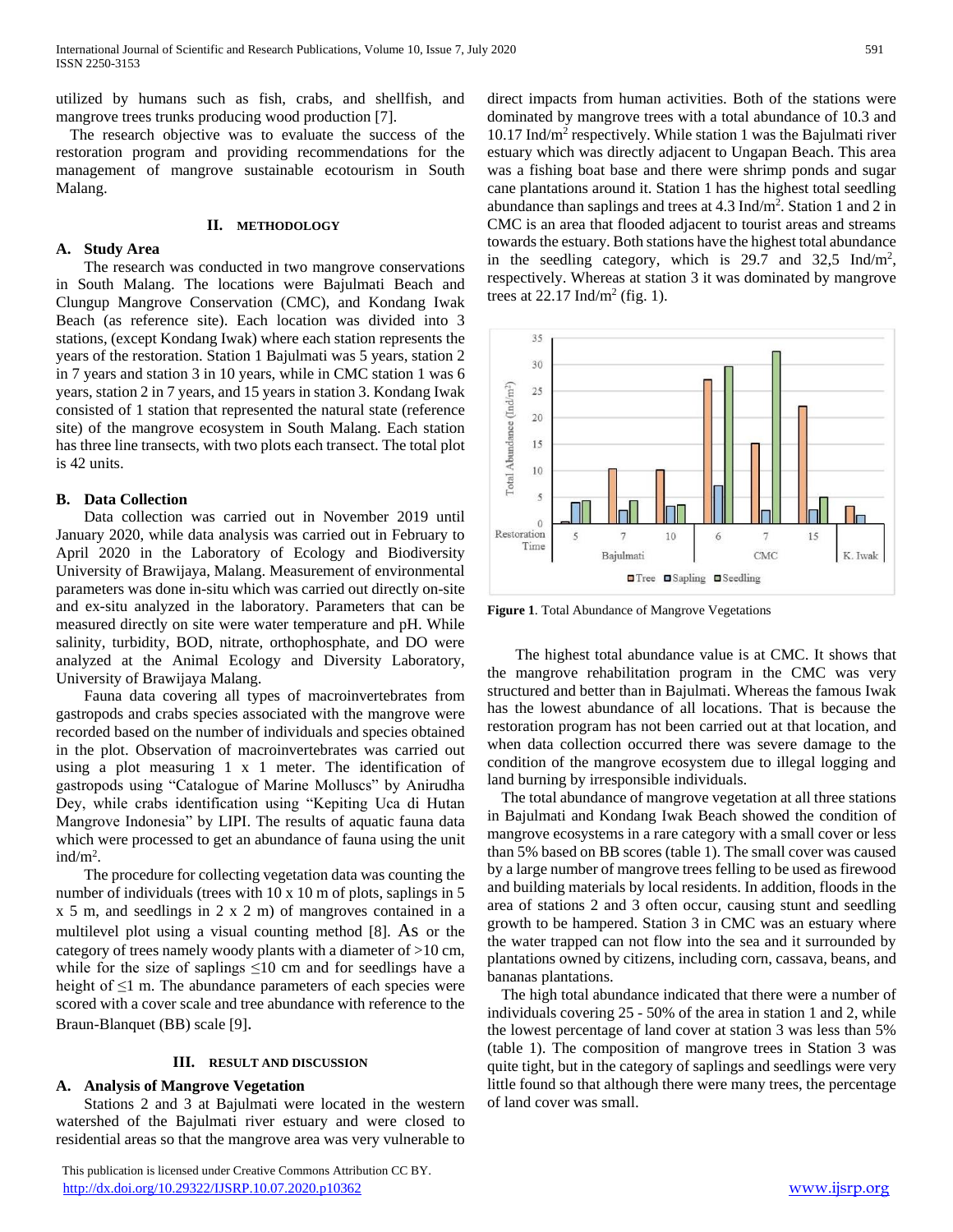|  |  |  |  |  |  |  | Table 1. Percentage of Land Cover Based on Braun-Blanquet (BB) Score |  |  |  |
|--|--|--|--|--|--|--|----------------------------------------------------------------------|--|--|--|
|--|--|--|--|--|--|--|----------------------------------------------------------------------|--|--|--|

| Location   | <b>Restoration Time (year)</b> | <b>BB</b> Scale | Land Cover $(\% )$ |
|------------|--------------------------------|-----------------|--------------------|
| K. Iwak    |                                | 0.1             | $\leq$ 5           |
| Bajulmati  | 5                              | 0.1             | $<$ 5              |
|            | 7                              | 0.5             | $<$ 5              |
|            | 10                             | 0.5             | $<$ 5              |
| <b>CMC</b> | 6                              | 3               | 50                 |
|            | 7                              | 2               | 25                 |
|            | 15                             | 1               | $<$ 5              |

## **B. Analysis of Water Quality**

Water quality parameters were reviewed for pollution levels based on seawater quality standards according to MENLH No. 51 of 2004 concerning Sea Water Quality Standards for marine biota. Criteria for seawater quality standard parameters based on MENLH No. 51 of 2004 for turbidity must not be more than 5 NTU, the temperature of mangrove ecosystems ranges from 28 - 32, values between 7 - 8.5 for pH, the percentage of salinity for mangrove ecosystems is maximum 34%, the minimum concentration of 5 mg/L for DO and maximum 20 mg/L for BOD and not more than 0.015 mg/L for orthophosphate and 0.008 mg/L for nitrate (Table 2).

The forty-two plots showed a temperature range between 23 to 38 <sup>0</sup>C, where Bajulmati has an average temperature of  $\pm$  27 <sup>0</sup>C, while in CMC at  $\pm$  29.8 °C and Kondang Iwak averages  $\pm$  26.8C (table 3). Temperature conditions in accordance with the criteria marine water quality standard for marine biota only at the CMC with the range of  $28 - 32$  °C for the mangrove conservation area, while the other two locations do not match the criteria of marine water quality standards for marine biota. That's because the sampling time was done in the morning when the temperature conditions are down and the low intensity of sunlight.

**Table 2.** Sea Water Quality Criteria for Marine Biota (MENLH No. 51 of 2004)

| Parameter         | Unit          | <b>Standart</b>  |
|-------------------|---------------|------------------|
| Physics:          |               |                  |
| Turbidity         | NTU           | $\leq 5$         |
| Temperature       | ${}^0C$       | Mangrove: 28-32  |
| Chemistry:        |               |                  |
| pH                |               | $7 - 8.5$        |
| Salinity          | $\frac{0}{0}$ | Mangrove: s/d 34 |
| DO                | ppm           | > 5              |
| <b>BOD</b>        | ppm           | 20               |
| Phosphate (PO4-P) | ppm           | 0,015            |
| Nitrate (NO3-N)   | ppm           | 0.008            |

Turbidity at all three locations showed values between 3.45 - 385 NTU. Turbidity in Bajulmati and CMC ranged on average 19.56 and 385.24 NTU. This condition was not in accordance with the seawater quality standard for marine biota with a value of <5 NTU, while the turbidity in Kondang Iwak is 3.45 NTU (table 3), which means that the turbidity in Kondang Iwak is in a suitable condition for marine biota based on MENLH No. 51 of 2004 for marine biota.

The high turbidity value in Bajulmati caused by sandy mud substrate is the result of a mixture of the Bajulmati watershed which empties into Ungapan Beach. That causes very high turbidity and sedimentation which can kill the growth of marine biota in the surrounding area. In addition, the results from the disposal of shrimp pond waste and oil spills from ships used by tourists for river banking also contributed. Turbidity at the CMC location was very high especially at Station 2, it was caused by the substrate of mud and sand resulting from frequent flash floods that hit the area of Station 2.

The degree of acidity (pH) of water at the three locations showed relatively normal results because it was still in the range of 7 - 8.5 in the seawater quality standard for marine biota. The pH of Bajulmati showed an average value of 7.5 while the average CMC was 7.6 and Kondang Iwak has an average value of 8.2 (table 3). According to Millero [10], seawater has the ability as a buffer in maintaining pH to always be alkaline, so that its value is relatively stable and this system is known as the seawater carbonate system. High or low pH of the water was influenced by the content of compounds in the water. Factors that affect the pH of the water are the rest of the feed and sediment that settles to the bottom of the water.

Salinity levels in Bajulmati showed a range between 11.8 - 15.7% indicated that this location was in a suitable condition for marine biota while in CMC was 19.2 - 28.2% (stations 2 and 3) but for station 1 showed the value unsuitable for marine biota which was 37.7% based on MENLH No.51 of 2004 concerning water quality standards for marine biota with a maximum value of 34%. The salinity condition of 0% in Kondang Iwak was caused by the condition of the waters located in the trapped water that is far from the sea (it called Kondang) (table 3). Salinity describes the total concentration of ions contained in a body of water with the main constituent ions such as sodium, potassium, magnesium, and chloride [10]. Salinity will vary vertically and horizontally depending on freshwater, rainwater, and evaporation inputs. Salinity has an important role in the life of marine organisms and the solubility of gases in seawater. Salinity is also one of the environmental factors that influence the existence of mangrove species.

Dissolved oxygen (DO) showed that the highest average was at station 3 in Bajulmati with a value of 5.32 ppm, followed by Kondang Iwak 4.075 ppm then CMC (stations 2, 3 and 1) respectively 3.6 ppm, 3.2 mg ppm, and 3.1 ppm, the lowest DO in Bajulmati (station 2 and 1) respectively 2.7 ppm and 2.4 ppm (table 3). DO values other than at Station 3 Bajulmati were classified as low and not in accordance with seawater quality standards based on MENLH No. 51 of 2004, which is not less or a minimum of 5 ppm. A low range on DO value allegedly caused by the sampling time which pertained morning.

The DO value was expected to increase with increasing sunlight intensity and the photosynthesis process. DO levels according to Effendi [11] fluctuate daily (diurnal) and also seasonal, depending on the mixing and movement (turbulence) of water masses, photosynthetic activity, respiration, and effluent into the water bodies. DO is a gas that is needed by all living things, both on land and water. The water body can be said as good and has a low level of pollution if it has DO levels greater than 5 ppm [12].

BOD concentrations in the three locations averaged between 3.3 - 9.29 ppm (table 3). The BOD value was still below the standard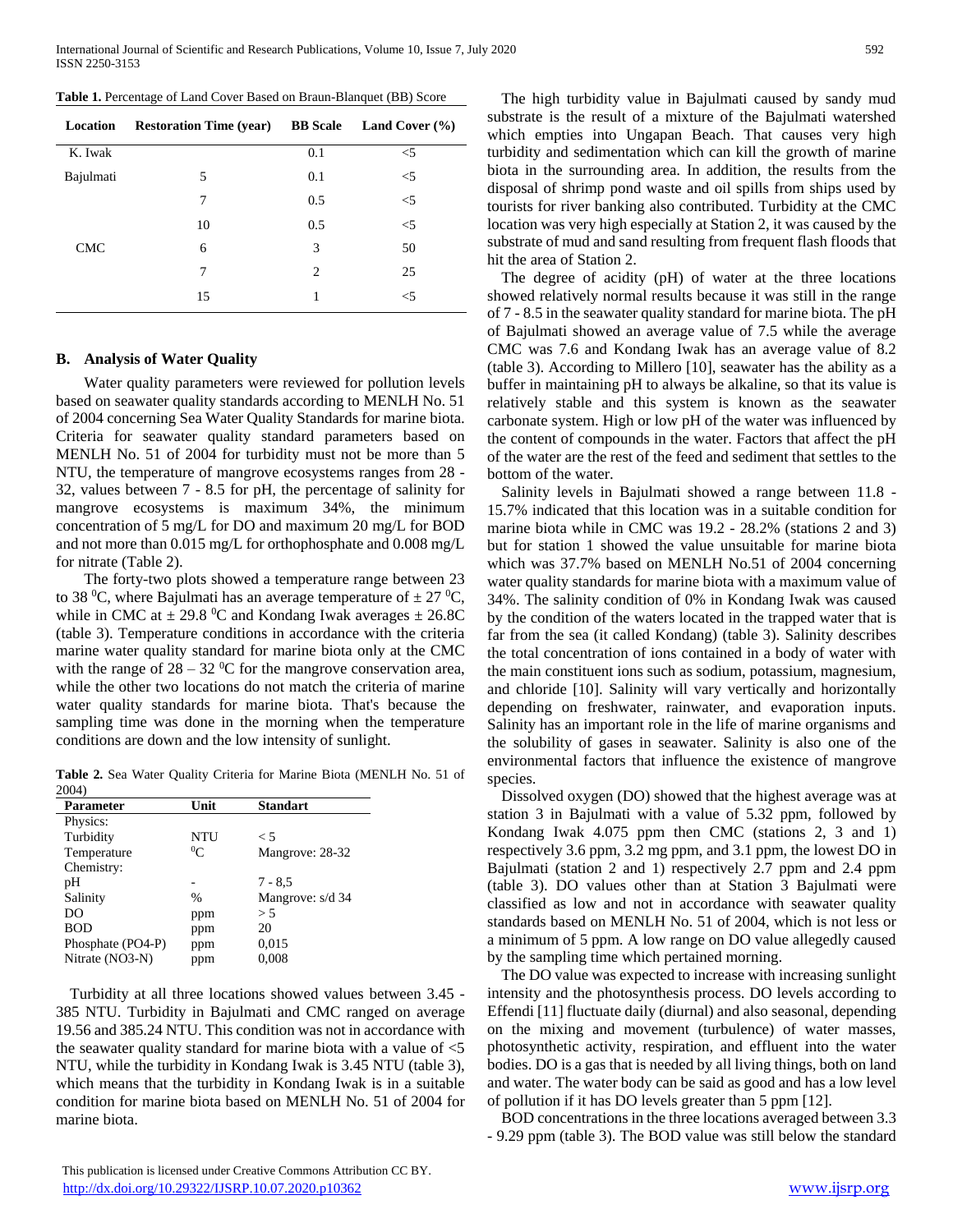according to MENLH No. 51 of 2004 concerning seawater quality standards for marine biota, which is 20 ppm. BOD value is known to indicate the level of pollution in the waters [12]. The range of BOD values in the three locations showed that the waters were included in the low pollution level. Low pollution levels have a BOD range of 0 to 10 ppm [12].

Nitrate is one of the three main forms of nitrogen compounds in seawater. Nitrate is often used as an indicator of water fertility. Nitrate levels in the three locations ranged from 0.02 to 0.11 ppm (table 3), all of which exceeded the quality standard of MENLH No. 51 of 2004, which is 0.008 ppm. The high concentration of nitrate in seawater was influenced by its solubility [13].

**Table 3.** Water Parameters Result

|                 |       | Bajulmati |       |       | Κ.<br>Iwak |       |          |
|-----------------|-------|-----------|-------|-------|------------|-------|----------|
|                 | 5     | 7         | 10    | 6     | 7          | 15    |          |
| Temp            | 29    | 27.5      | 24.5  | 34.7  | 26.2       | 28.8  | 26.8     |
| pH              | 8.06  | 7.18      | 7.2   | 7.7   | 7.8        | 7.4   | 8.18     |
| DO              | 5.32  | 2.64      | 2.37  | 3.6   | 3.07       | 3.15  | 4.07     |
| Salinity        | 11.83 | 14.7      | 15.7  | 37.7  | 19.17      | 28.17 | $\Omega$ |
| Turb            | 10.58 | 35.63     | 12.45 | 257.2 | 492.2      | 406.3 | 3.45     |
| <b>BOD</b>      | 8.27  | 5.79      | 3.5   | 8.75  | 8.02       | 9.29  | 3.3      |
| <b>Nitrate</b>  | 0.1   | 0.08      | 0.11  | 0.05  | 0.02       | 0.05  | 0.09     |
| PO <sub>4</sub> | 0.2   | 0.14      | 0.18  | 0.07  | 0.07       | 0.02  | 0.23     |

The results of testing orthophosphate levels in water samples at the three study sites showed values between 0.07 - 0.23 ppm (table 3). This concentration has exceeded the seawater quality standard for biota according to MENLH No.51 of 2004, which is 0.015 ppm. High and low levels of phosphorus in the waters were influenced by the input of organic matter carried by the river flow. On average all stations have low salinity values and tend to be brackish [14].

# **C. Analysis of Macroinvertebrates**

The results of macroinvertebrate identification which were divided into two major groups namely gastropods and crabs were found 20 species of gastropods and 9 species of crabs (table 4). Species diversity (H') is characteristic of the level of communitybased on its biological organization. H' can be used to express the structure of a community, it can also be used to measure community stability, namely the ability of a community to keep itself stable even though there were disturbances to each of its components [15]. H' from gastropods at station 3 CMC, Kondang Iwak, and station 2 Bajulmati were classified low based on the diversity index benchmark values, respectively 0.2, 0.4, and 0.9 (less than 1). The highest H' value was found in Station 3 Bajulmati, which is 2.2. This value was also classified as a medium based on the benchmark index of diversity (between 1 - 3) (fig. 2).

The more number of species with the same or a close number of individuals, the higher level of heterogeneity. The highest H' value of crabs was at station 1 CMC with 2.4 (fig. 2). The value was still classified as moderate based on the diversity index benchmark (between 1-3). In line with the dominance and E

 This publication is licensed under Creative Commons Attribution CC BY. <http://dx.doi.org/10.29322/IJSRP.10.07.2020.p10362> [www.ijsrp.org](http://ijsrp.org/)

values, the crabs at the three Bajulmati stations and Kondang Iwak were zero (0) because only one type of crab was found in the area.

**Table 4.** Distributions of Gastropods and Crabs

|        |                         | Location                 |                          |                |                |                          |                |                |  |
|--------|-------------------------|--------------------------|--------------------------|----------------|----------------|--------------------------|----------------|----------------|--|
|        | Taxa                    | Bajulmati                |                          | <b>CMC</b>     |                |                          | Κ.             |                |  |
|        |                         | 5                        | 7                        | 10             | 6              | 7                        | 15             | Iwak           |  |
| G<br>A | Cerithidea decollata    | $^{+}$                   | $\ddot{}$                | $\ddot{}$      | $\overline{a}$ | $\overline{a}$           | $^{+}$         | ÷,             |  |
| S<br>T | Cinguloterebra anilis   | ÷,                       | $\overline{a}$           |                |                |                          |                | $^{+}$         |  |
| R<br>O | Clithon corona          | $^{+}$                   | $^{+}$                   |                |                |                          |                | $^{+}$         |  |
| P      | Pirenella incisa        | $\overline{a}$           | $\overline{a}$           |                |                | $\ddot{}$                | $^{+}$         |                |  |
| О<br>D | Species x               | $^{+}$                   |                          |                |                |                          |                |                |  |
| S      | Telescopium telescopium | $\overline{\phantom{a}}$ | $\overline{\phantom{0}}$ |                | $^{+}$         | $\overline{\phantom{0}}$ |                | -              |  |
|        | Terebralia palustris    | $^{+}$                   | $^{+}$                   | $^{+}$         | $^{+}$         | $^{+}$                   | $^{+}$         |                |  |
|        | Vitta usnea             | $^{+}$                   | $^{+}$                   | $^{+}$         | $\overline{a}$ | ÷,                       |                | $^{+}$         |  |
|        | Vitta virginea          |                          | $\overline{a}$           | $^{+}$         |                |                          |                | $\overline{a}$ |  |
|        | Vittina coromandeliana  |                          |                          | $\overline{a}$ |                |                          |                | $^{+}$         |  |
|        | Vittina gagates         |                          |                          | $^{+}$         |                |                          |                |                |  |
|        | Vittina natalensis      |                          |                          |                |                |                          |                | $^{+}$         |  |
|        | Vittina turrita         |                          |                          |                |                |                          |                | $^{+}$         |  |
|        | Meretrix meretrix       |                          |                          |                |                |                          |                | $^{+}$         |  |
|        | Mytilus edulis          |                          | $^{+}$                   |                |                |                          |                |                |  |
|        | Perna viridis           |                          |                          | $\ddot{}$      |                |                          |                |                |  |
|        | Polymesoda expansa      | $\overline{a}$           | $\overline{a}$           | ÷,             | $\overline{a}$ | $\overline{a}$           | $\overline{a}$ | $^{+}$         |  |
| C<br>R | Species X               | $\overline{a}$           | $\frac{1}{2}$            | $\overline{a}$ | $^{+}$         | $\frac{1}{2}$            |                | $\overline{a}$ |  |
| А<br>B | Scylla serrata          | $^{+}$                   | $^{+}$                   | $^{+}$         | $^{+}$         | $^{+}$                   | $^{+}$         | $^{+}$         |  |
| S      | Australuca bellator     |                          | $\overline{a}$           |                | $\overline{a}$ | $^{+}$                   |                |                |  |
|        | Gelasimus tetragonon    |                          | $^{+}$                   |                | $^{+}$         | $^{+}$                   | $^{+}$         |                |  |
|        | Paraleptuca annulipes   |                          |                          | $\overline{a}$ | $^{+}$         | $\overline{a}$           | $^{+}$         |                |  |
|        | Paraleptuca crassipes   |                          |                          |                | $^{+}$         | $^{+}$                   |                |                |  |
|        | P. triangularis         |                          |                          |                | $^{+}$         | ÷,                       | $^{+}$         |                |  |
|        | Tubuca coarctata        |                          |                          |                |                | $^{+}$                   |                |                |  |
|        | Tubuca dussumieri       |                          |                          |                | $^{+}$         | $\overline{a}$           | $^{+}$         |                |  |

Factors that influence the presence and selection of aquatic fauna living areas were environmental factors that comprised the habitat. Each component of these elements has different effects on each type or group of types. Environmental factors have a beneficial or detrimental impact on the presence of aquatic fauna. Each habitat type has a combination or set of factors that are different from other habitat types [16]. This means that water conditions, habitats, or ecosystems changes that affect the waters will also affect the community structure and function of aquatic fauna. The Importance Value Index (IVI) showed the importance of a species and its role in the community, where the significance value was obtained from the sum of Relative Abundance (RA) and Relative Frequency (RF). In this case, the total amount of RA and RF must be 100%, so the total amount of IVI is 200%. The existence of a dominant species at the study site becomes an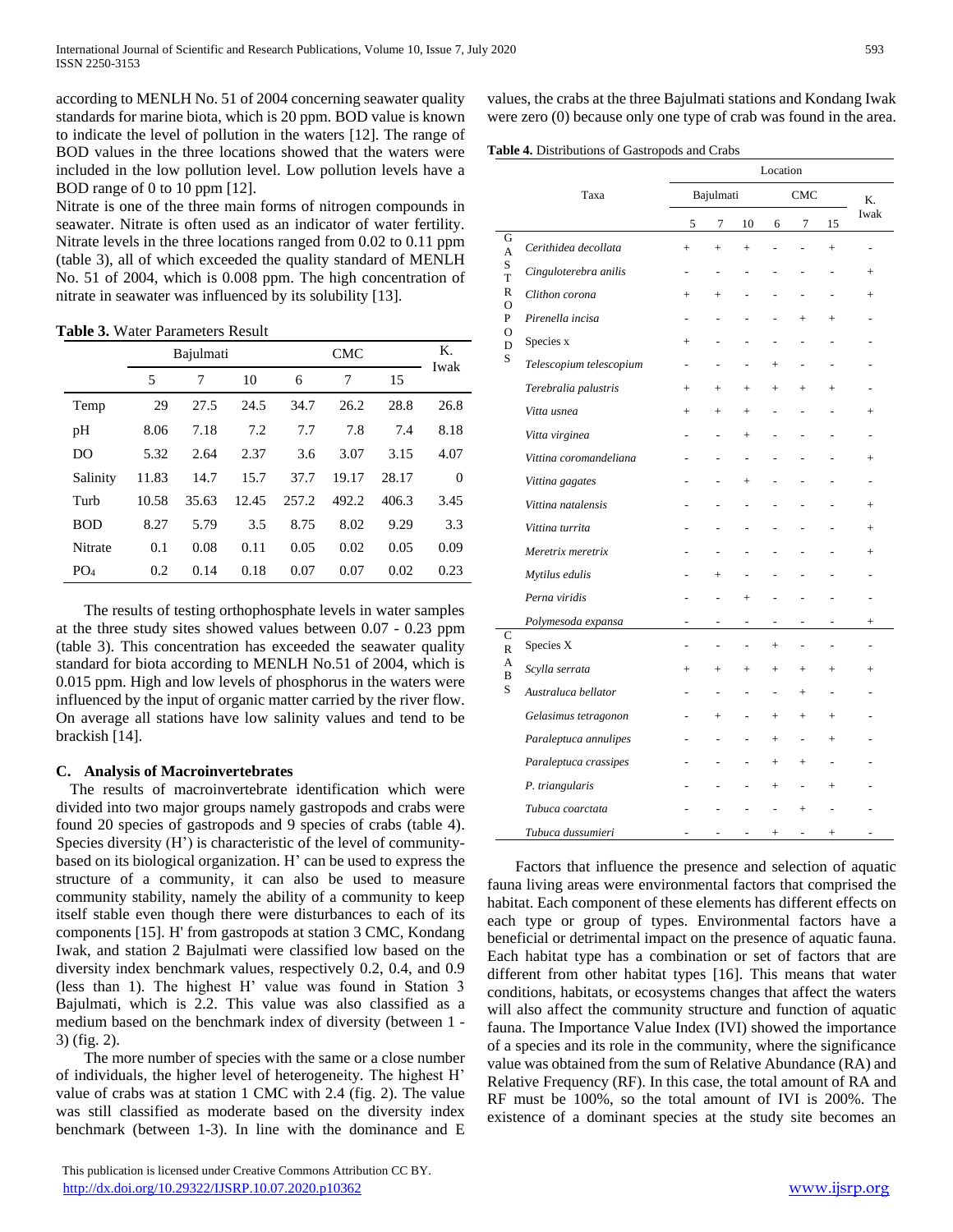indicator that the community is an appropriate habitat and supports its growth.



**Figure 2**. The Diversity Index of Gastropods and Crabs

The highest IVI of gastropods was occupied by mangrove snail species, *Terebralia palustris* which were found in almost all locations except in Kondang Iwak (fig. 3). According to Frattini, *et al* [17], *T. palustris* is a gastropods that has a shell composed of calcium carbonate which has the ability to life in tidal conditions. *T. palustris* tends to choose a place to life only on the surface of sediments which sand and muddy substrate [18]. Turbidity in the CMC location has the highest value compared to the other two locations, it reinforced the notion that the high IVI value of T. palustris at CMC was due to the high turbidity value.



**Figure 3.** Important Value Index of Gastropods

The highest IVI value of crabs was from the mangrove crabs species, *Scylla serrata* that found in all study sites (fig.4). Mangrove crab or mud crab or sometimes called black crab is one of fisheries resources that live in the coastal area and in particular in the mangrove area. Ecological conditions play an important role in the sexual maturity of mud crab through the amount of available food and the environmental temperature. Reduction in mangrove swamp area may perturb the food chain in the mangrove swamp affecting crab sizes at sexual maturity while the spawning [19]. Almost all the types of crabs were in the form of the first crab stage (juvenile). Juvenil inhabits the upper intertidal area (sometimes

 This publication is licensed under Creative Commons Attribution CC BY. <http://dx.doi.org/10.29322/IJSRP.10.07.2020.p10362> [www.ijsrp.org](http://ijsrp.org/)

hiding under rocks or areas between pneumatophores of *Avicennia marina* near the mangrove fringe) during low tide and to avoid larger aquatic predators [20]. The juvenile according to Baylon [21] can not survive at temperatures below 20  $^0C$ , while Nurdiani [22] stated that the best survival rates were reached at 28 and 29  $^{0}$ C, respectively and with minimum salinities of 25–30, that is the reason juvenile of *Scylla serrata* was found in all study sites because the average of temperature conditions above  $23\degree$ C and were in high salinity.



**Figure 4.** Important Value Index of Crabs

More recently, characteristics of the faunal community in mangrove forests areas are being included in rehabilitation assessments. Due to their conspicuousness and importance in ecosystem function, mollusks, mudskippers, and crabs are commonly used as indicators [23]. The study of Irma, *et al* [24] in Sumatra, Indonesia concluded that gastropod abundance positively correlates with the age of rehabilitated mangroves. Although mudskippers have not been used specifically to assess mangrove rehabilitation, they have been suggested as potential bioindicators for the health of mangrove ecosystems.

## **D. Principal Component Analyisis (PCA)**

PCA is a descriptive statistical method that aims to display data in graphical form and maximum information contained in a data matrix [25]. The PCA have a component that were called Biplot. Biplot serves to determine the grouping and the parameters of identifiers based on the zone and observation period of this analysis is used to observe the similarities and linear correlations between objects and environmental parameters observed [26]. PCA analysis using PAST3 (Paleontological Statistics) software. The results of the PCA analysis show the research parameters or variables that play an important role, especially those that affect the existence of aquatic fauna [27].

Based on PCA analysis, it was found that the dominant physicochemical parameters affecting mangrove vegetation were salinity, nitrate and orthophosphate, with a total variance of the two components of 81.782% (fig. 5). Mangrove vegetation and salinity were positively correlated only at CMC. That is because the sea water supply is greater than the other two locations which were mostly supplied with brackish water. It shows that restoration program in CMC better than Bajulmati did. In addition, as explained above that the location of Bajulmati often floods,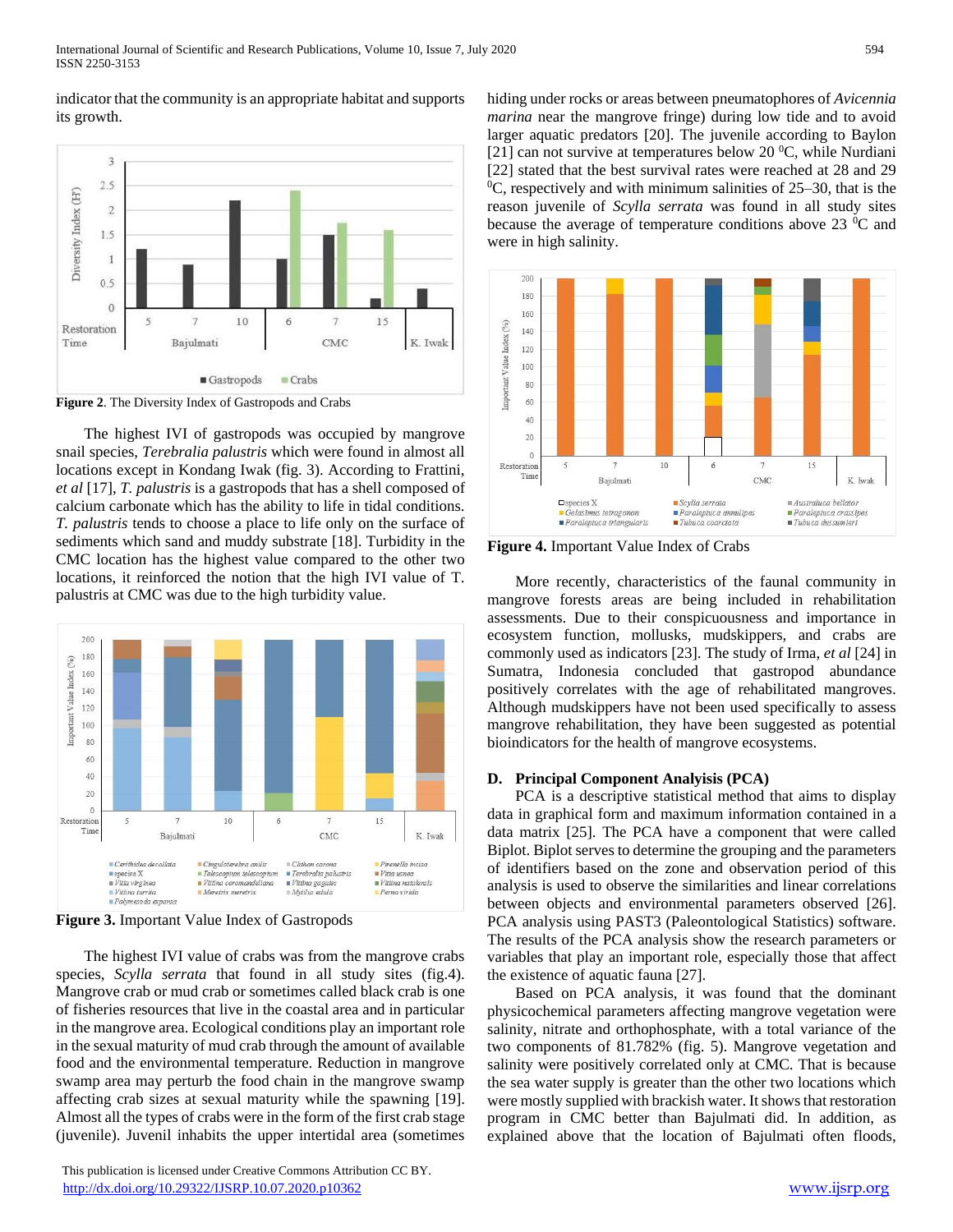causing mangrove saplings that have just been planted damaged by the flood currents. The longest restoration year actually shows the results of the structure of mangrove vegetation which tends to be lower than the newly restored. That's because the high density at the level of saplings and seedlings that overflows the study plot, on the contrary, trees dominate over the longest year restoration area.



**Figure 5.** Principal Component Analysis of Mangrove Vegetation

Abiotic parameters that affect the gastropods diversity were salinity, orthophosphate and BOD, with a total variance of the two components of 77.425%. Orthophosphate and gastropods were positively correlated in Bajulmati and Kondang Iwak (fig. 6). According to Kurniawaty, *et al* [28], gastropod groups living in mangrove ecosystem areas tend to choose habitat criteria that have open land, fine mud, large enough puddles, and have a high availability of organic matter. It was accordance with the conditions of organic material in Bajulmati and Kondang Iwak which tend to be higher than CMC, which causes a high diversity of gastropods.

The diversity of crabs based on the results of the PCA analysis was influenced by salinity, BOD and orthophosphate, with a total variance of the two components of 78,069%. BOD and salinity levels were positively correlated with crabs diversity in CMC (fig. 5). According to Unthari, *et al* [29], the range of salinity that can be tolerated by mangrove crabs is 10% - 33%, but also from several studies that mangrove crabs can still survive for salinity that is more than 33%. The high BOD value and diversity of crabs in CMC illustrates that at these locations crabs carry out many metabolic activities so that the results of these activities can affect the BOD levels of waters.



**Figure 5.** Principal Component Analysis of Macroinvertebrates

# **E. Recommendation Strategies Based on Evaluating The Success of Restoration Program**

There are some strategies that can be recommended for the sustainability of the restoration program based on the evaluation

results of the success of the restoration program. First, the adoption of a policy to stop the conversion of conservation areas to other uses. In this case, the official authorized to do so by giving the sense that in addition to the role of mangrove ecosystems vital for life, also has a high economic if managed properly. The second strategic step, is to improve the governance of mangrove conservation areas, National Parks, Nature Reserves and wildlife reserves. This step is very much needed for Bajulmati location because CMC has been designated as a conservation area and protected by law. With the existence of mangrove conservation areas that are maintained then at least there is a mangrove area that really functions as a protected area, which mangrove ecosystem is really maintained.

The third strategic step, is that mangrove protection conservation programs must be community-based, because so far many conservation or rehabilitation programs have failed because they do not involve the surrounding community. CMC is located quite far from residential areas, so the conservation program will not interfere with the activities of the surrounding community. Compared with Bajulmati are adjacent to the settlement, so that the role of the community will greatly help the success of the conservation program.

CMC is one of the most developed mangrove ecotourism areas. Most of the ecotourism activities at CMC were only centered on mangrove conservation. Because as well known, mangrove ecosystems not only contain these plants, but also other biotic components that associated with mangrove. Same as in Bajulmati, ecotourism activities in Bajulmati were only planting mangrove seedlings. The last recommendation strategy is making an ecotourism in the conservation area that preserves aspects of local wisdom and involving local community while maintaining ecosystem health. Several ways to develop the potential of ecotourism there were opening fishing, birdwatching, increasing the participation of relevant agencies in improving facilities and infrastructure, community education level, access to the location, and the zoning of the area.

# **IV. CONCLUSION**

The success of mangrove restoration in terms of the assessment of provisioning services showed sufficient results to provide a variety of benefits both for the ecosystem and surrounding communities. The products from the restoration program were in the form of wood production and the presence of various types of aquatic fauna. The land cover in all three locations showed a moderate percentage (between 5 - 50%). Gastropods found in all locations (except Kondang Iwak) were *Terebralia palustris* (mangrove snails), while crab species found in all locations were *Scylla serrata* (mangrove crabs) and fish that have the highest IVI, was *Periophthalmus sp*. Both products can be used as an ecological approach to protect coastal areas from degradation, one of which made the area an ecotourism location.

## **ACKNOWLEDGMENT**

The author would like to thank the South Malang POKMASWAS institution and related agencies that have provided assistance for the process of data collection in the research field.